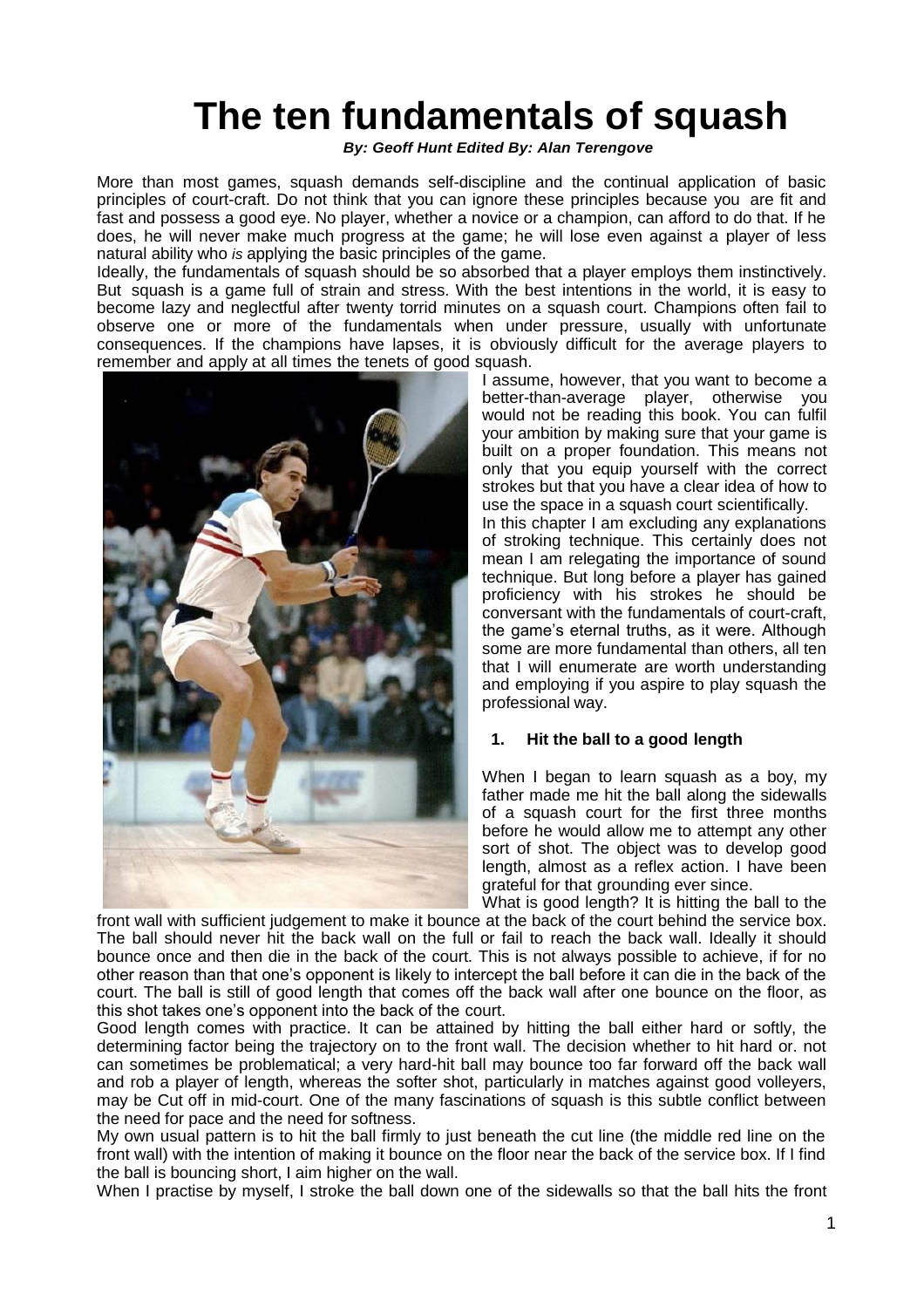wall about the cut line and bounces on the floor behind the service box. The ball then rebounds off the back wall, allowing me to repeat the stroke without moving from the one position on the court. I maintain this routine for a considerable time. The ball certainly comes off the back wall a yard or so, but this can be said to be a good length. By making the ball come off the back wall I have time to get my racket raised for the next stroke down the wall.

It is dangerous to attempt in a match to make the ball die on the second bounce at the back wall, because often the ball will land short, and is likely to be so dealt with that the player will be immediately under pressure.

My brother Bill's custom is to aim his length shots to land on the first bounce where the back wall meets the floor. Generally, he is a little short of the back wall, but at least he makes sure the ball reaches the wall on the first bounce. Sometimes the ball hits the nick and rolls back into the court along the floor for a winner. When his opponent congratulates him on his luck, Bill quite casually points out that as he aims for the nick he is not really surprised to hit it every now and again!

The objective in hitting to a good length is to confine one's opponent as close to the back wall as possible. He has to be moved out of the dominating position on a squash court, the position marked by the conjunction of the red lines in the middle of the court (technically the half-court and short lines) and known simply as the T. When the ball falls short, he needs only to take one step sideways from the T to reach it. He has not expended any effort, and he is set to play an attacking shot. He cannot be nearly so aggressive from the back of the court.

# **2. Aim into the back corners**

As well as being of a good length, the basic shot should propel the ball into either of the back corners. One can readily see how playing to the back corners reduces one's opponent's options, as he then has not only the back wall but also the side wall restricting his strokes. If he is pinned into a corner, thirty-two feet from the front wall, he is unlikely to attempt an attacking shot two inches above the board. This is particularly the case if the ball is dying only inches from the corner. To extricate the ball he has to restrict his swing and concentrate on a safe, defensive reply.

Similarly a player should make the ball finish in the corners at the front of the court when he is going for his short shots. In this way he keeps his opponent stretching to the farthest extremities of the court. He also makes it more difficult for his opponent to play a full stroke because of the closeness of the side wall.

Different considerations must sometimes govern the playing of cross-court shots, for, although length must not be forgotten, these shots may be intercepted consistently by a good volleyer. When this happens, the ball must be angled wider across the court out of his reach. I will explain cross-court shots more fully on pages 47—52.

#### **3. Keep the ball close to the side walls**

Although this principle is closely allied to good length and directing the ball to the corners, it should be remembered distinctly in its own right. Naturally your opponent will be forced to cover more of the court if you can keep the ball clinging close to the side walls. He cannot volley the ball without taking a risk, and will almost certainly wait to play it after it has bounced at the back of the court. On the other hand a ball travelling five feet out from the wall invites a volley.

As a general rule try to keep the ball within one foot of the wall on all down-the-wall shots. Under pressure you will not always succeed in doing this, but you should have this objective in mind. Again cross-court shots need to be considered separately, but suffice it to say here that they too should not finish far from the side walls.

By adhering to these first three fundamentals you will prevent your opponent from going on to the offensive. In fact you may force him to play a weak shot into the middle or front of the court. This will enable you to hit either a winner or a forcing stroke that will lead to your winning the rally.

#### **4. Recover to the centre of the court**

It is imperative after every shot to make haste for the centre of the court. From the centre T you should be able to cope with any of your opponent's shots, be they drop shots or drives to the back corners. By taking just one stride you are within distance of a ball played anywhere within a radius of eight feet.

Don't have any doubts about picking up the deeper shots. You will be moving back from the T as the ball is in motion, and returning to the T after you have played your stroke. You have more time to get to and from the T than you may initially think — provided, of course, you don't play a loose stroke.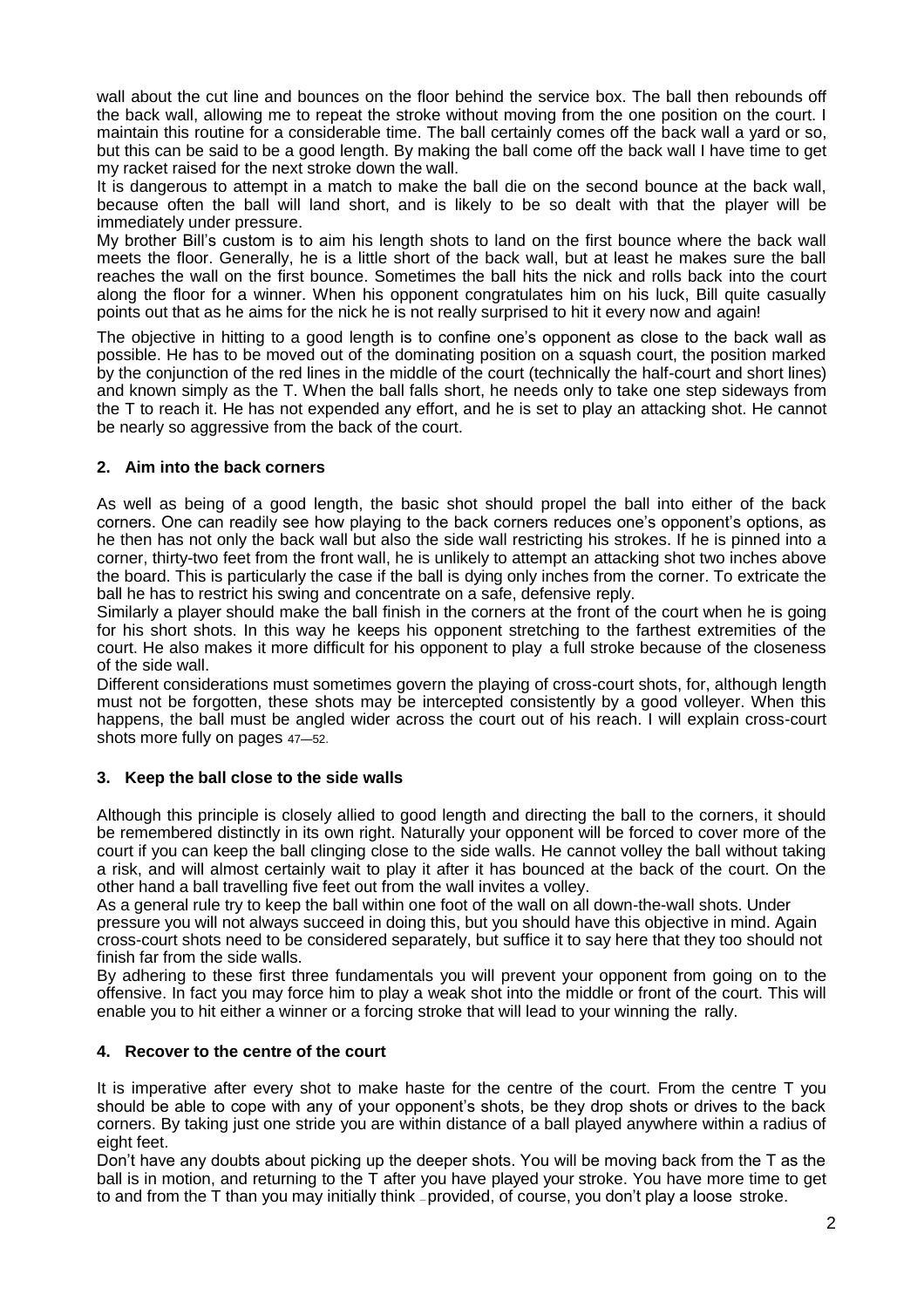Because of the speed of the game there will be many times when you will be a foot or more short of the T when obliged to run to the ball, but between strokes always try to make this part of the court your base. If you are several feet behind the short line (the red line running parallel to the front wall) you will find it difficult to reach shots at the front of the court. Certainly you may be in a better position to retrieve the deep shots, but you are an optimist if you think your opponent will obligingly feed these to you when he knows you are staying back. The same principle applies in recovering to the centre from the side walls.

Every player must understand from the outset that he can control the game only from the T. It follows, therefore, that he must not hit the ball down the middle of the court or he will have to vacate the T to allow his opponent to play his shot. It also means that no matter how fine a shot he has played, whether it is a drop shot or a boast, he must keep on the move — back to the T. Since both players in a match are trying to maneuver each other away from the T position, squash becomes a battle of wits, speed and stamina. The moment one player lags he is in trouble. For even if he manages to reach the next shot he may be stretching so much that his opponent is given an opening to finish the rally.

I know that when I have been beaten by a succession of winning shots at the front of the court I must try to move to the T more quickly. That is the first counter I must make in stemming the tide. Usually you are so physically extended that the additional effort is daunting. Yet if you don't make that effort, all your other efforts on the court may go for nil.

# **5. Watch the ball at all times**

Some players find it more difficult than others to watch the ball on to their own and their opponent's rackets. If this is your problem, make watching the ball at all times a deliberate practice. When striking the ball, don't lift your head too early to see the result of your stroke. Watch the ball up to impact, and you will then be more likely to hit it correctly in the middle of the racket. It is most important that you do not take your eyes off the ball until your opponent is playing his shot. If you do, you are increasing the risk not only of being left flat-footed but of having an accident. Many people after playing their shots, tend to face the front wall while their opponents hit the ball, perhaps only half- looking to see what is happening. As a younger player I used to do this — until the day that my opponent delayed his stroke while I was looking towards the front wall. I turned abruptly as he struck the ball, and was hit between the eyes. Most eye injuries involving the ball are similarly caused when a person turns his back on the ball and then looks for it while it is in flight. Also, nothing is more certain than that a player will be frequently deceived and beaten unless he keeps his eyes perpetually on the ball.

These first five fundamentals, the most crucial of all, are incorporated into the game from the moment play begins. When you serve you should try to hit the ball to a good length so that it will finish in the opposite back corner. In flight the ball should either touch the side wall or be so close to it as to make volleying hazardous. After serving, you move to the centre of the court, simultaneously turning your head to watch the ball as your opponent plays it.

When you are receiving service, the same principles come into effect. You must return the ball to a good length, in most instances 4own the wall, and into the back corner. You move out of the corner to permit your opponent a free passage, and promptly make for the centre while keeping watch on the ball. Thus the game proceeds, with the players constantly switching positions.

I was fortunate to learn these five fundamentals early in my career, the first practical lesson being provided by a seasoned player named Bob Cameron, who used to play in the C-grade pennant competition in Melbourne. I was thirteen when we met in a match, and as I was pretty fit and had defeated other fit players in C-grade I was confident of winning — especially after seeing my opponent. I don't think Bob will dispute the fact that he carried a paunch and had an ancient, blackpainted racket that looked as though it might disintegrate at any moment. However, he had me running all night. By applying the basic principles, keeping the ball to a good length, and moving me around the court he emerged the victor.

When I was a little older my regular games with Allan McCausland, a former Australian champion, added to my squash education. In many ways Allan's stroke equipment was not as impressive as many other players', for he was unable to hit the ball very hard, and relied upon placement. It was frustrating to play him, because he kept the ball so close to the walls and so deep that I was hardly ever able to play an attacking shot. Every week for about two years I had it drummed into me that you must get the ball into the back of the court even if you don't hit it hard. At the same time Allan was able to make me scamper to the front of the court with perfectly controlled side-wall boast shots. He never allowed the ball to finish in the centre, but kept me running to the extremities of the court at full stretch. Which brings us to our sixth fundamental.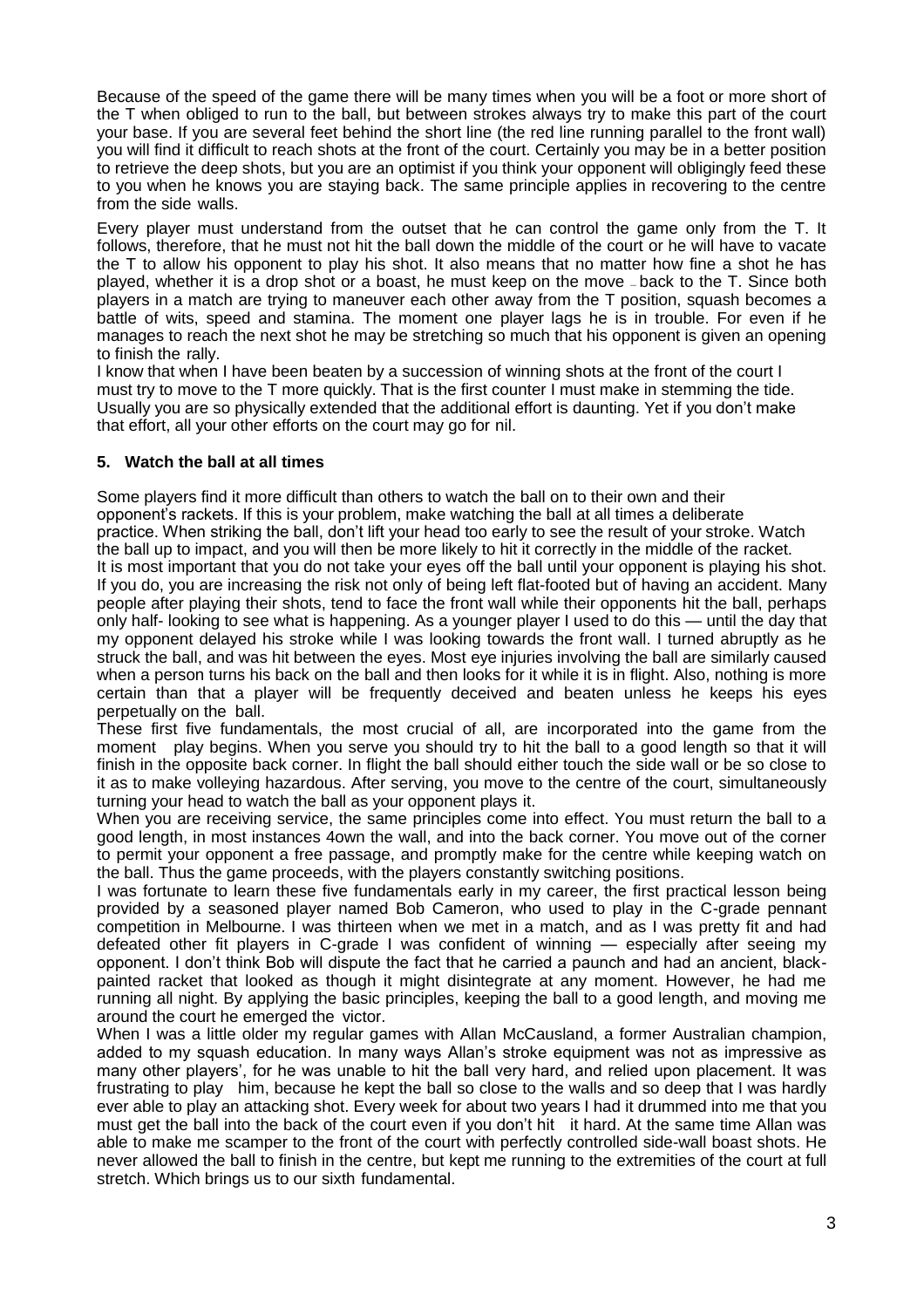#### **6. Make your opponent run**

This may seem self-evident. Nevertheless it has to be stressed that it is futile to hit the ball back continually to your opponent. On the contrary, you must try to place the ball as far away from him as possible and make him work. If he's trying to hog the centre of the court — as he should be — he has somehow to be shifted. From the back of the court send him scurrying with side-wall boasts. From mid-court to the front of the court make him run to drop shots and more boasts.

If both players trade drives along the sidewalls, no pressure is being applied. Each, therefore, must try to maneuver the other out of position. It follows that you must always have an idea where your opponent is positioned on the court, and you will find that this can be achieved without taking your focus off the ball. If your opponent is falling back, it is time for more short shots; when he comes forward, drive him back with good length. Keep him thinking, and keep him running.

## **7. Volley the ball whenever possible**

There used to be a time when most coaches considered the ball should be allowed to bounce before being hit. Even today there's a tendency among many players, including those of international standard, to avoid volleying. Certainly, the majority would not think of volleying as fundamental to good squash. However, I am positive that it is. Although I did not learn to volley until I was a mature player, I'm sure that had I learned to do so as a novice it would have been greatly to my advantage. I must say, though, that very young players often encounter some physical difficulty in volleying. Since the shot requires plenty of muscle, lightly-framed boys and girls may not be able to hit away a high volley without an exaggerated backswing that is simply too much for them. Those who have this sort of difficulty should not be discouraged, for the strength to play forceful volleys will come as they develop physically. They should start learning the technique beforehand,

By volleying the ball you place your opponent under considerable pressure. This doesn't mean you should fling yourself across the court trying to for a winner, but deep into a back corner. You thus



restrict your opponent's time to reach the middle of the court or to get set for his next shot.

Tennis players have an advantage in this department of the game, tough they usually favour the short shot when they volley; this is not always the wisest shot to play, but because of their tennis background they find it hard to restrain themselves. However, tennis players who are good enough to move in and volley even the tightest of balls can be very worrying.

In my experience, playing someone who doesn't volley gives a feeling of security. You find that your shots don't have to be quite so accurate, since the reluctant volleyer is probably going to let the ball pass him anyway you can even afford to drop the occasional

service short. In other words, he repeatedly lets you 'off the hook'.

The reluctance to volley is a particular weakness among most of the British, Indian, Pakistani and Egyptian players who have been my contemporaries. It may be that as they learned squash when the spongier British ball was in vogue they could never see the value of the volley when they were younger players. The spongier ball, when volleyed, didn't come off the racket with great speed, and was therefore discouraging to players who liked to attack. In contrast the firmer Australian ball has always been more suited to volleying, and players such as Ken Hiscoe and Owen Parmenter found their aggressive volleying rewarded. Hiscoe, especially, taught me the advantages of the volley. In my earlier days he was able to peg me back and cut off my returns, dealing severely with any shoulder-high ball that was more than a couple of feet out from the wall.

Most of the leading players are now beginning to appreciate the importance of the volley. The redoubtable Jonah Barrington, though not a natural volleyer, is among those who are trying to develop this part of their games. In top competition Barrington is still disinclined to volley aggressively, but for all his achievements I think he realized he ought to volley more often. The volley is indispensable to any champion.